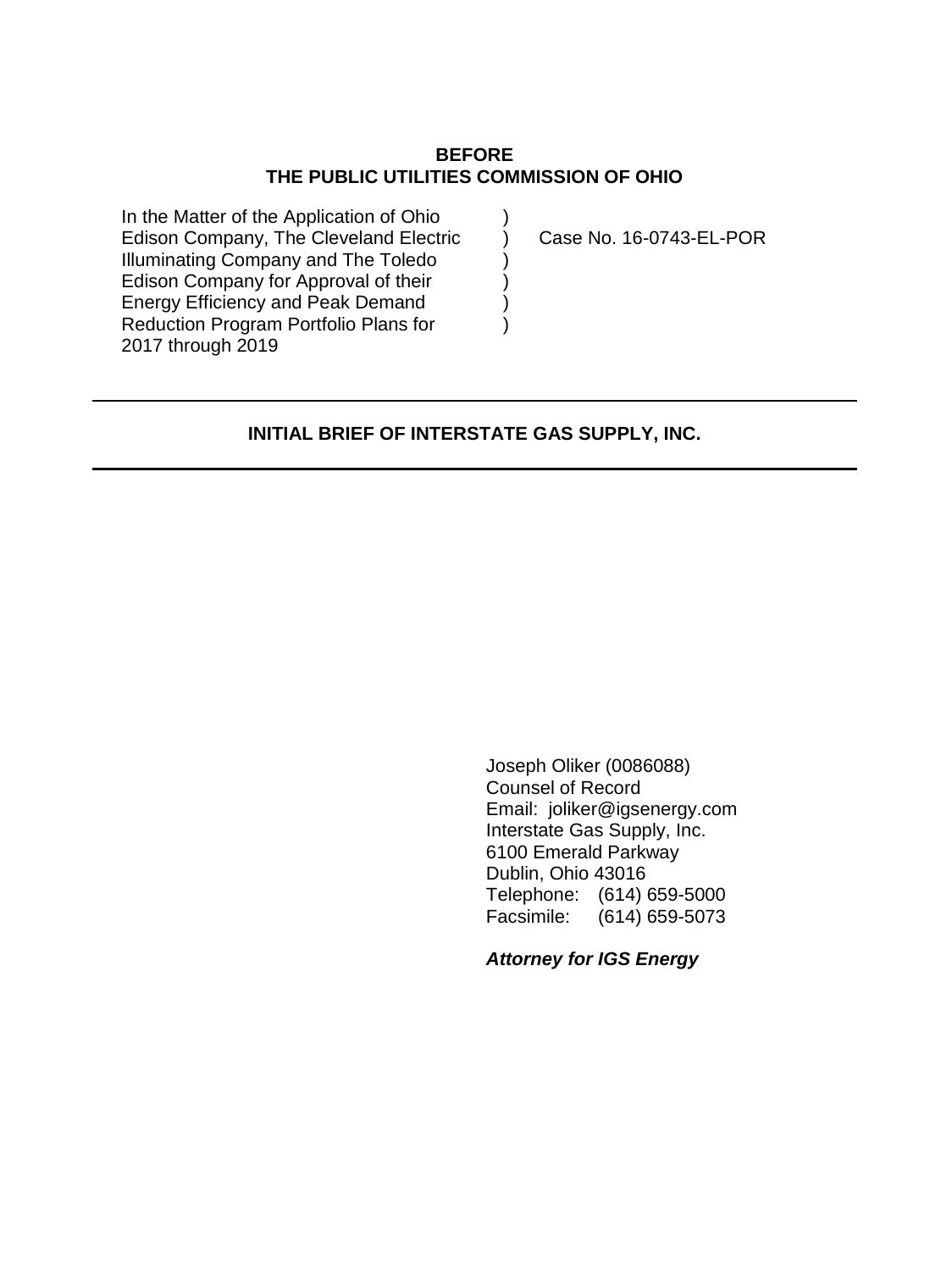# **BEFORE THE PUBLIC UTILITIES COMMISSION OF OHIO**

)  $\lambda$ ) ) ) )

In the Matter of the Application of Ohio Edison Company, The Cleveland Electric Illuminating Company and The Toledo Edison Company for Approval of their Energy Efficiency and Peak Demand Reduction Program Portfolio Plans for 2017 through 2019

Case No. 16-0743-EL-POR

# **INITIAL BRIEF OF INTERSTATE GAS SUPPLY, INC.**

### **I. INTRODUCTION**

 $\overline{a}$ 

On April 15, 2016, Ohio Edison Company, Toledo Edison Company, and Cleveland Electric Illuminating Company (collectively, "FirstEnergy") filed an application for approval of their energy efficiency and peak demand reduction plan (the "Application" or "Portfolio Plan"). Following several settlement meetings, in order to resolve the outstanding issues in this proceeding, FirstEnergy and a diverse group of parties<sup>[1](#page-1-0)</sup> submitted a Stipulation and Recommendation ("Stipulation") requesting that the Commission approve the Portfolio Plan as modified by the Stipulation.

Although several parties to this proceeding are supportive of the Stipulation, the Office of the Ohio Consumers' Counsel ("OCC") submitted testimony opposing many aspects of the Application, as modified by the Stipulation, including all measures related to incentives for

<span id="page-1-0"></span><sup>1</sup> The Stipulation is signed by several supporting parties and non-opposing parties. The supporting parties include Energy Management Solutions, Inc., EnerNoc, Ohio Partners for Affordable Energy, Ohio Environmental Council, Environmental Defense Fund, National Resource Defense Council, IGS Energy, Environmental Law & Policy Center, the Ohio Edison Company, Cleveland Electric Illuminating Company, and Toledo Edison Company. The non-opposing parties include Kroger Company, Ohio Manufacturer's Association, and Industrial Energy Users-Ohio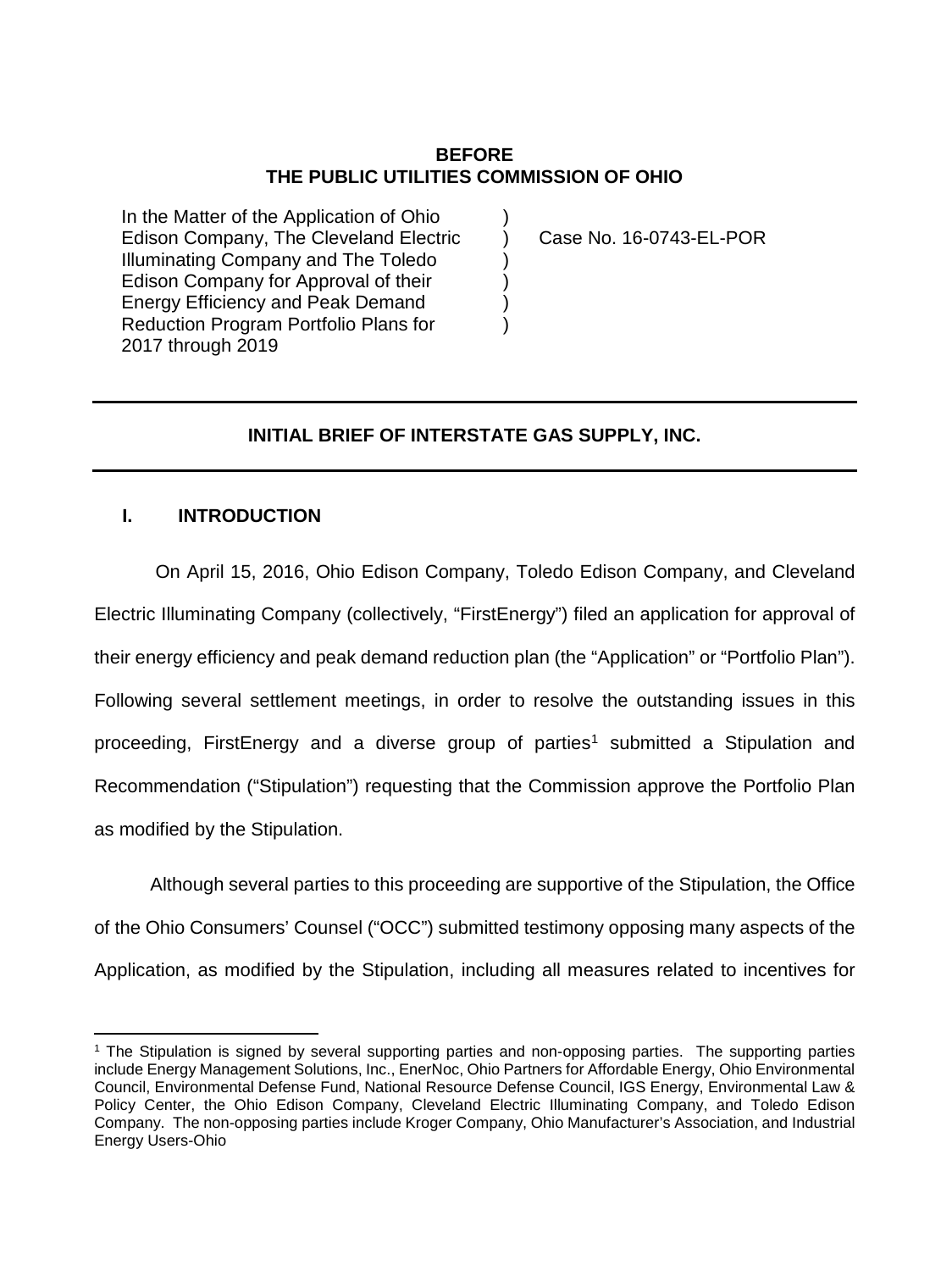smart thermostats. IGS hereby submits its initial brief in support of the Stipulation, and in particular, the provisions within the Stipulation that would authorize FirstEnergy to provide incentives for smart thermostats. As discussed further below, the Stipulation provides a just, reasonable, and balanced resolution of the issues in this proceeding; therefore, the Commission should approve the Stipulation.

## **II. BACKGROUND AND ARGUMENT**

Under rule 4901-1-30, Ohio Administrative Code ("OAC"), parties to Commission proceedings may enter into stipulations to resolve contested issues. Although the Stipulation filed in this case is non-binding to the Commission, the terms of the agreement are accorded substantial weight. In considering the reasonableness of stipulations, the Commission often relies on a test known as the three-prong test:

- (1) Is the settlement a product of serious bargaining among capable, knowledgeab**l**e parties?
- (2) Does the settlement, as a package, benefit ratepayers and the public interest?
- (3) Does the settlement package violate any important regulatory principle or practice?[2](#page-2-0)

The Stipulation in this case is a result of significant time and effort on behalf of the signatory parties and satisfies or exceeds each of the criteria above. Therefore, the Commission should adopt it.

# **A. The Stipulation is the Product of Serious Bargaining Among Capable, Knowledgeable Parties**

<span id="page-2-0"></span> $\overline{a}$ <sup>2</sup> See *Indus. Energy Consumers of Ohio Power Co. v. Pub. Util. Comm'n*, 68 Ohio St.3d 559 (1994).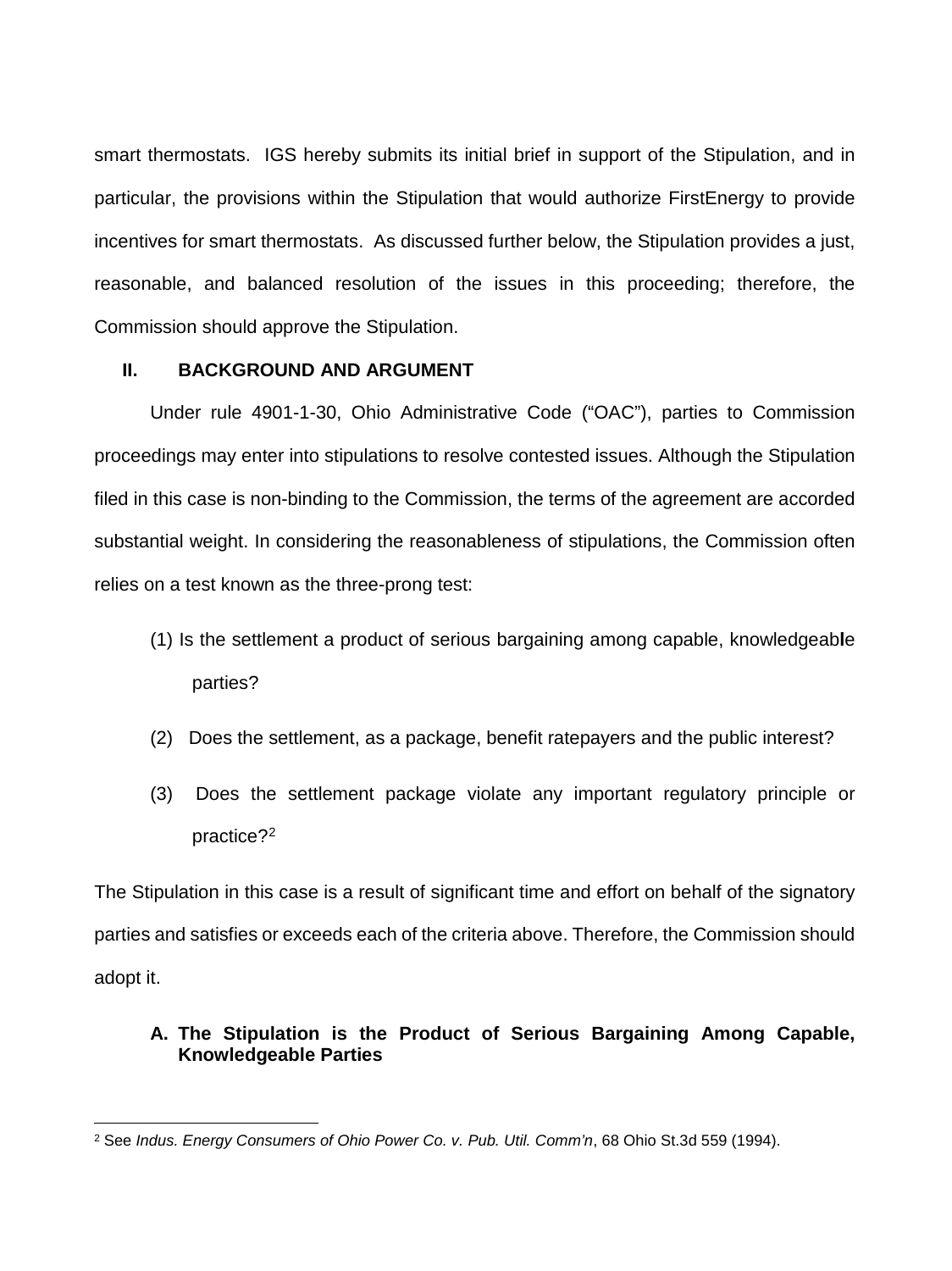The Stipulation is the product of serious bargaining between knowledgeable and capable parties. As stated by the testimony of FirstEnergy witness Miller:

All parties in the case were invited to participate in the settlement discussions, each of which was represented by experienced, competent counsel—many of whom regularly participate in other EE/PDR portfolio cases and other regulatory proceedings. . . . After extensive discussions and spirited debate in these meetings, a compromise was reached with the signatory parties and documented in the Stipulation being presented to the Commission for consideration and approval. These signatory parties (supporting and nonopposing) represent a wide range of interests, including the low-income residential advocate, several environmental advocates, an industrial energy management consultant, a retail energy service provider, an energy technology and analytics provider, a commercial consumer, and industrial advocates.<sup>[3](#page-3-1)</sup>

While not all parties to the negotiations signed the Stipulation, every party was invited to the negotiating table and provided the opportunity to make their views and opinions known. No customer class was excluded from the negotiations. Therefore, the Commission should approve the Stipulation.

Despite the clear diversity of interests at the negotiating table, OCC argues in its testimony that the Stipulation should be rejected because it lacks a "diversity of interests" in support of the Stipulation. OCC, however, misstates the criteria for evaluating stipulations under the first prong. The question for consideration is whether any class of intervenors was excluded from the negotiating table. $4\,$  It is not a requirement that all customer classes support the Stipulation. Indeed, the Commission recently held that "we have already rejected proposals that any one class of customers can effectively veto a

<span id="page-3-1"></span><sup>3</sup> FirstEnergy Ex. 5 at 8-9.

<span id="page-3-0"></span><sup>4</sup> *Time Warner AXS v. Pub. Util. Comm'n of Ohio*, 75 Ohio St.3d 229, footnote 2 (1996).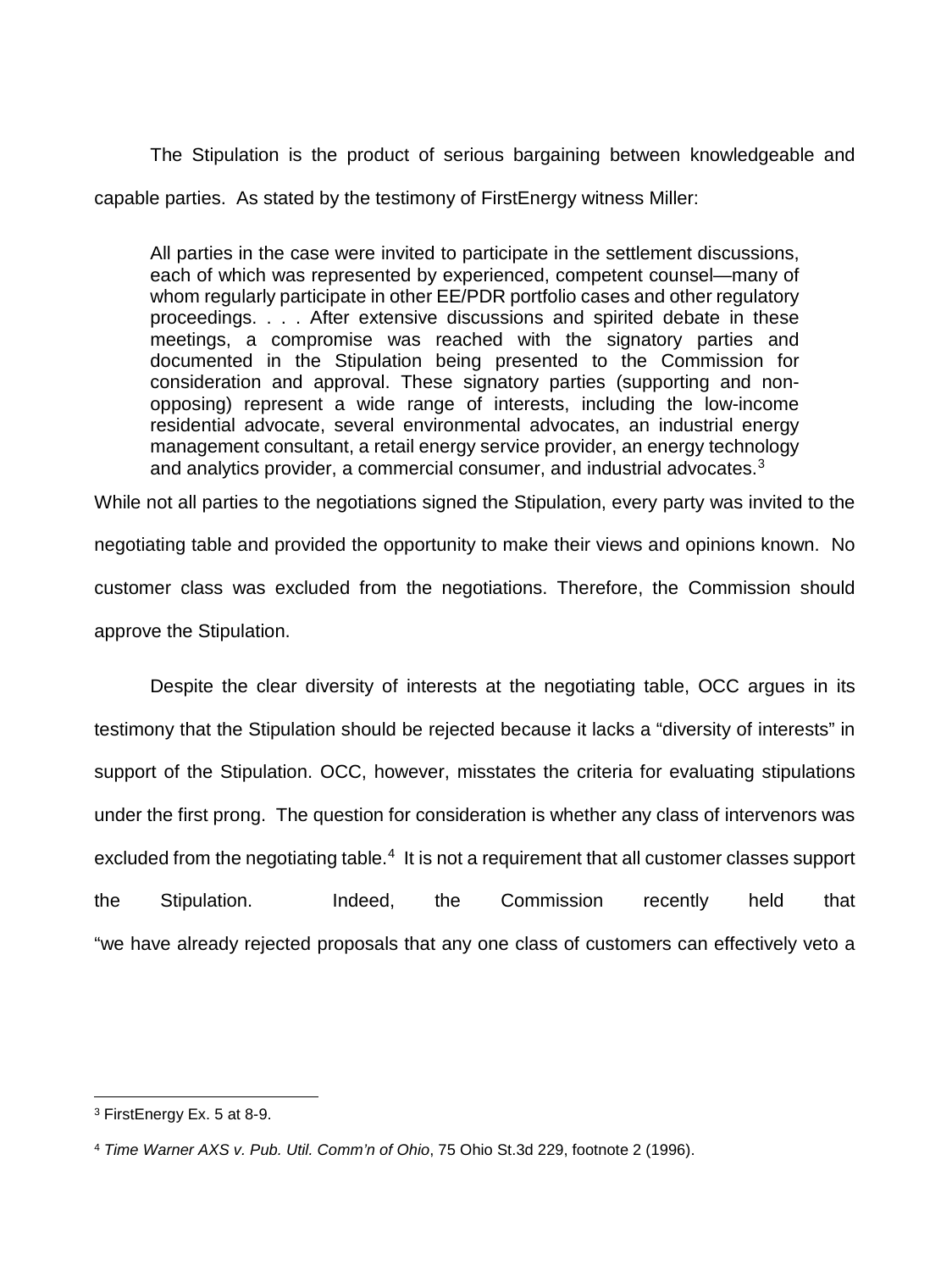stipulation, holding that we will not require any single party, including OCC, to agree to a stipulation in order to meet the first prong of the three-prong test."<sup>[5](#page-4-2)</sup>

Because each party had an opportunity to provide input into the Stipulation, and no customer class was excluded from negotiations, the Commission should determine that the Stipulation satisfies the first prong.

#### **B. The Stipulation Benefits the Public Interest**

FirstEnergy's Portfolio Plan, as modified by the Stipulation, will benefit the public interest. Among other things, the Stipulation provides that FirstEnergy will endeavor to provide incentives that will facilitate the deployment of 20,000 smart thermostats per year, with up to a \$100 rebate per thermostat.

The OCC takes specific issue with FirstEnergy's proposal to provide incentives for smart thermostats, alleging that they are not cost-effective. Specifically, citing to certain Total Resource Cost ("TRC") test calculations included in the initial Application, OCC alleges that the proposed smart thermostat incentives do not pass the TRC test.<sup>6</sup> Thus, OCC alleges that the net present value of the energy-related savings from a smart thermostat is lower than the cost of deploying a smart thermostat. OCC further alleges in testimony that "nothing in the Settlement suggests that these programs are now cost-effective."<sup>[7](#page-4-0)</sup> As discussed below,

<span id="page-4-2"></span><sup>5</sup> *In the Matter of the Application of Ohio Edison Company, The Cleveland Electric Illuminating Company, and The Toledo Edison Company for Authority to Provide for a Standard Service Offer Pursuant to R.C. 4928.143 in the Form of an Electric Security Plan*, Opinion and Order at 43 (Mar. 31, 2016) (citing *Dominion Retail v. Dayton Power & Light Co.*, Case No. 03-2405-EL-CSS, Opinion and Order at 18 (Feb. 2, 2005); Entry on Rehearing at 7 (Mar. 23, 2005).

<span id="page-4-1"></span><span id="page-4-0"></span><sup>6</sup> OCC Ex. 9B at 64-65 (Spellman Supplemental Direct).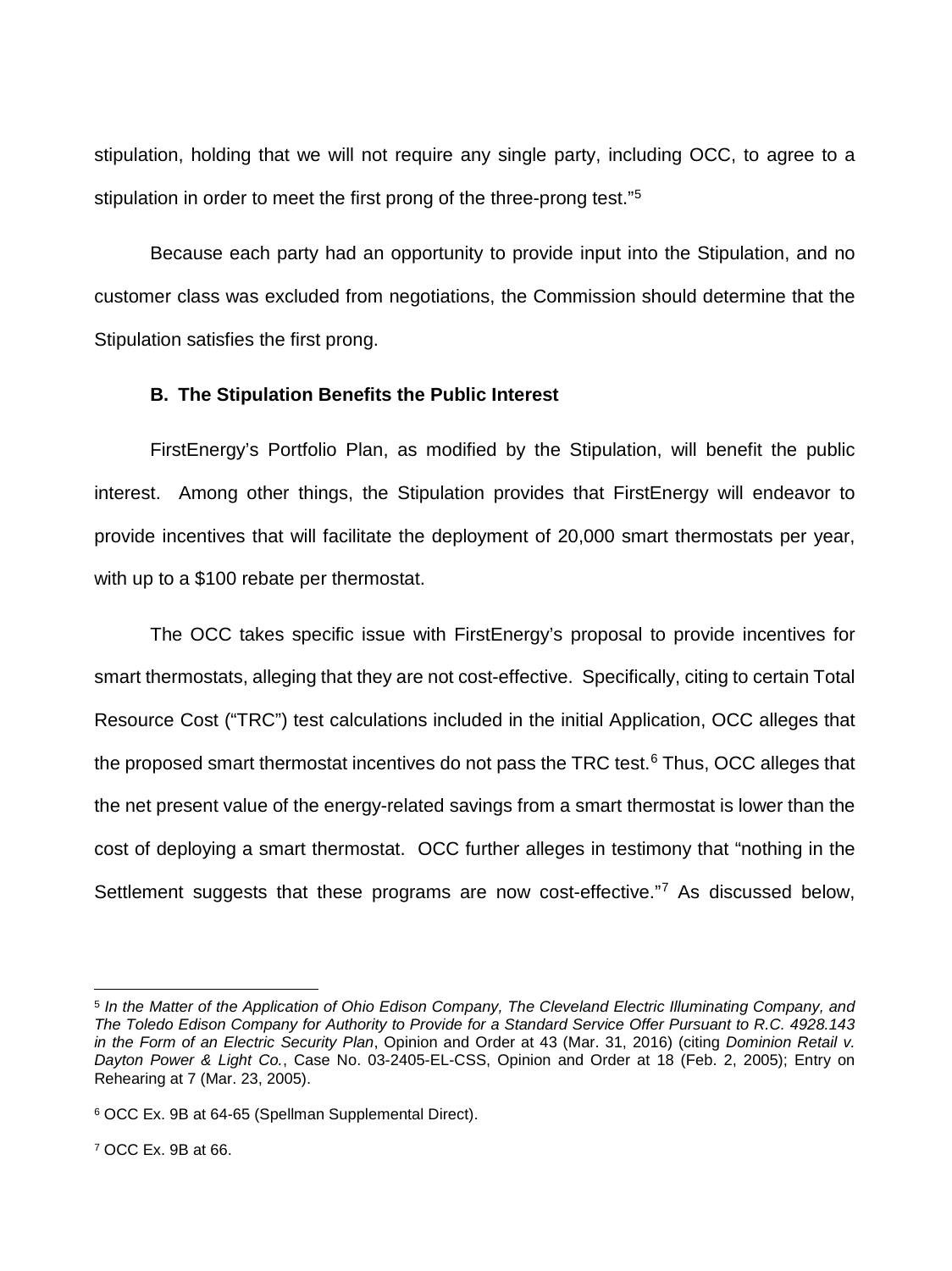OCC's argument misstates the legal standard for approval, is internally inconsistent with its own public representations, and is factually incorrect.

Under 4901:1-39-04, FirstEnergy is required to "demonstrate that its program portfolio plan is cost-effective *on a portfolio basis*." (emphasis added). While programs within the portfolio plan must also be cost effective, "each measure within a program need not be cost-effective."<sup>[8](#page-5-2)</sup> Moreover, "an electric utility may include a program within its program portfolio plan that is not cost-effective when that program provides substantial nonenergy benefits."[9](#page-5-3) OCC has not alleged—nor can it<sup>[10](#page-5-0)</sup>—that FirstEnergy's Portfolio Plan in its entirety or that any program as a whole fail to pass the TRC test. Therefore, OCC's argument is legally flawed and unsubstantiated by the record.

In any event, OCC is also incorrect that the measures related to thermostat incentives fail the TRC test. Although OCC witness Spellman claims that the thermostat measures are not cost-effective, Mr. Spellman conceded that he relied upon stale information contained in the Market Potential Study that failed to account for all energy-related savings from smart thermostats.[11](#page-5-1) But, as FirstEnergy witness Miller testified, one of the provisions in the Stipulation required FirstEnergy to update its calculations of the TRC test for smart thermostats to account for the "inclusion of estimated natural gas savings projected to be

l

<span id="page-5-2"></span><sup>8</sup> 4901:1-39-04(B), OAC.

<span id="page-5-3"></span><sup>9</sup> Indeed, many low-income focused programs and measures do not pass the TRC test, but that does not mean that this group of customers should be neglected.

<span id="page-5-0"></span><sup>10</sup> *See* Joint Ex. 1 at Ex. A (containing a summary of TRC scores for each program within FirstEnergy's Portfolio Plan to reflect the terms of the Stipulation). As the exhibit reflects, each program has a TRC score greater than 1.

<span id="page-5-1"></span><sup>11</sup> Tr. Vol. II at 293 ("Q. And your testimony is based upon statistics in the Market Potential Study, correct? A. Correct.").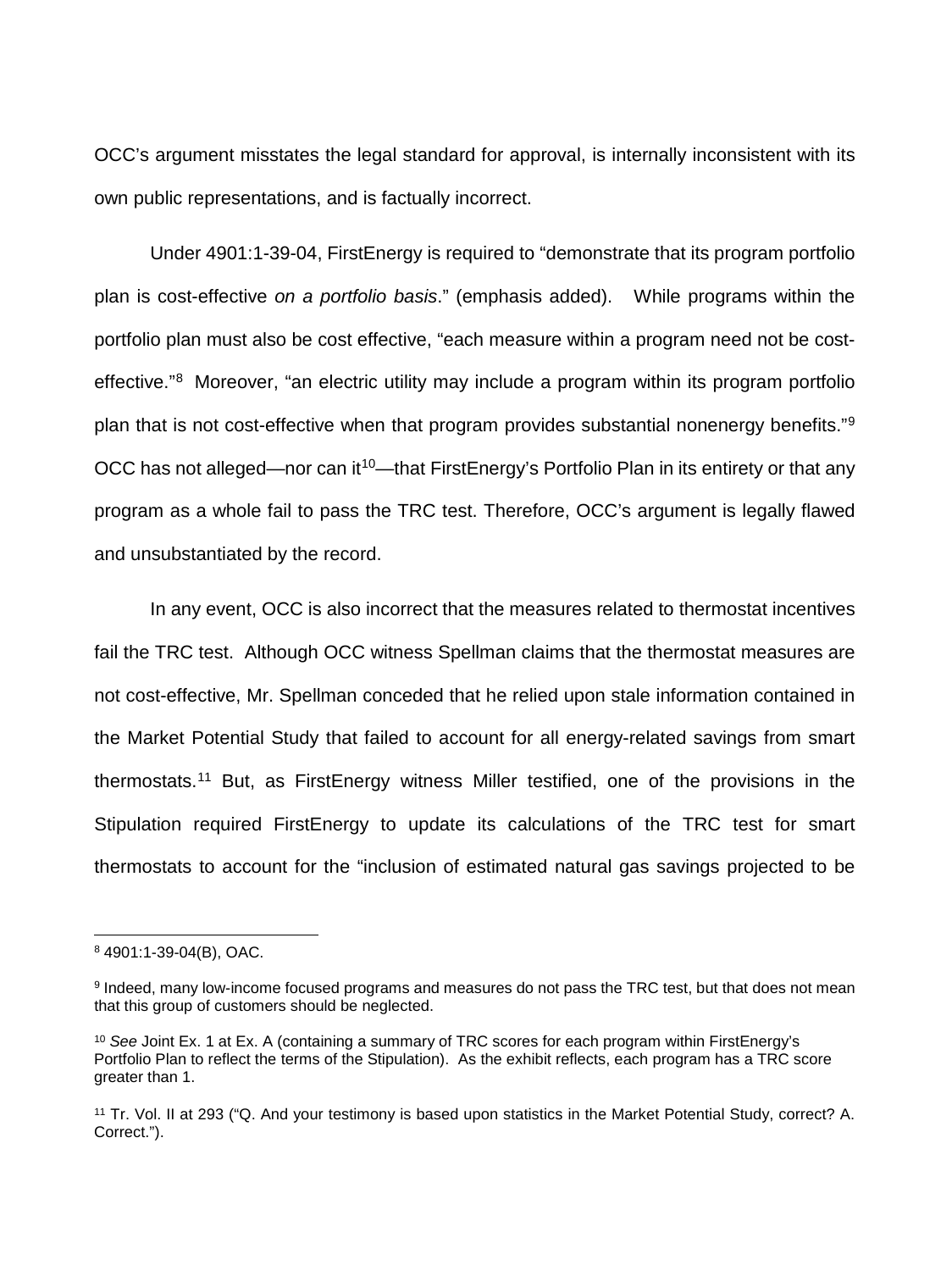achieved through the use of smart thermostats, which provides a more accurate estimate of the benefits associated with smart thermostats."[12](#page-6-3) OCC witness Spellman indicated that he was not aware of this modeling change when he submitted his supplemental direct testimony.[13](#page-6-4) Because OCC failed to account for this modeling change, it cannot credibly argue that smart thermostats fail the TRC Test.

Moreover, OCC's own public representations regarding thermostat savings undermine its testimony. Specifically, OCC's website states that "[a] properly set programmable thermostat can save homeowners \$100 to \$180 per year if they maintain those settings."<sup>14</sup> OCC witness Spellman did not dispute these savings estimates, and, in fact, he agreed that programmable thermostats are less effective than the smart thermostats at issue in this proceeding: "would you agree that a programmable thermostat is effectively a dumb version of a smart thermostat? A. Yes."[15](#page-6-0)

Using OCC's own savings numbers for programmable thermostats, which are admittedly conservative, FirstEnergy's smart thermostat incentives would easily pass the TRC Test.[16](#page-6-1) Therefore, OCC's claim that smart thermostat incentives are not cost-effective is unsubstantiated, undermined by their own website, and therefore should be rejected.

<span id="page-6-3"></span><sup>&</sup>lt;sup>12</sup> FirstEnergy Ex. 5 at 4-5 (Supplemental Direct Testimony of Ed Miller).

<span id="page-6-4"></span><sup>13</sup> Tr. Vol. II at 294.

<span id="page-6-2"></span><sup>14</sup> IGS Ex. 1 (OCC Consumers' Fact Sheet: *Easy Ways to Save Energy and Money*). "A properly set programmable thermostat can save homeowners \$100 to \$180 per year if they maintain those settings." *Id; see also* Tr. Vol. II at 295-296.

<span id="page-6-0"></span><sup>15</sup> Tr. Vol. II at 296. *See also id.* at 295-97.

<span id="page-6-1"></span><sup>&</sup>lt;sup>16</sup> Assuming a useful life of 5 years or greater, programmable thermostats would provide between \$500-\$900 in energy-related savings. Using extremely conservative net present value assumptions, a \$250 thermostat would be cost-effective under the TRC Test. FirstEnergy has assumed that smart thermostats will be used for 11 years. Ohio Edison. Appendix C-1 Page 1 of 8.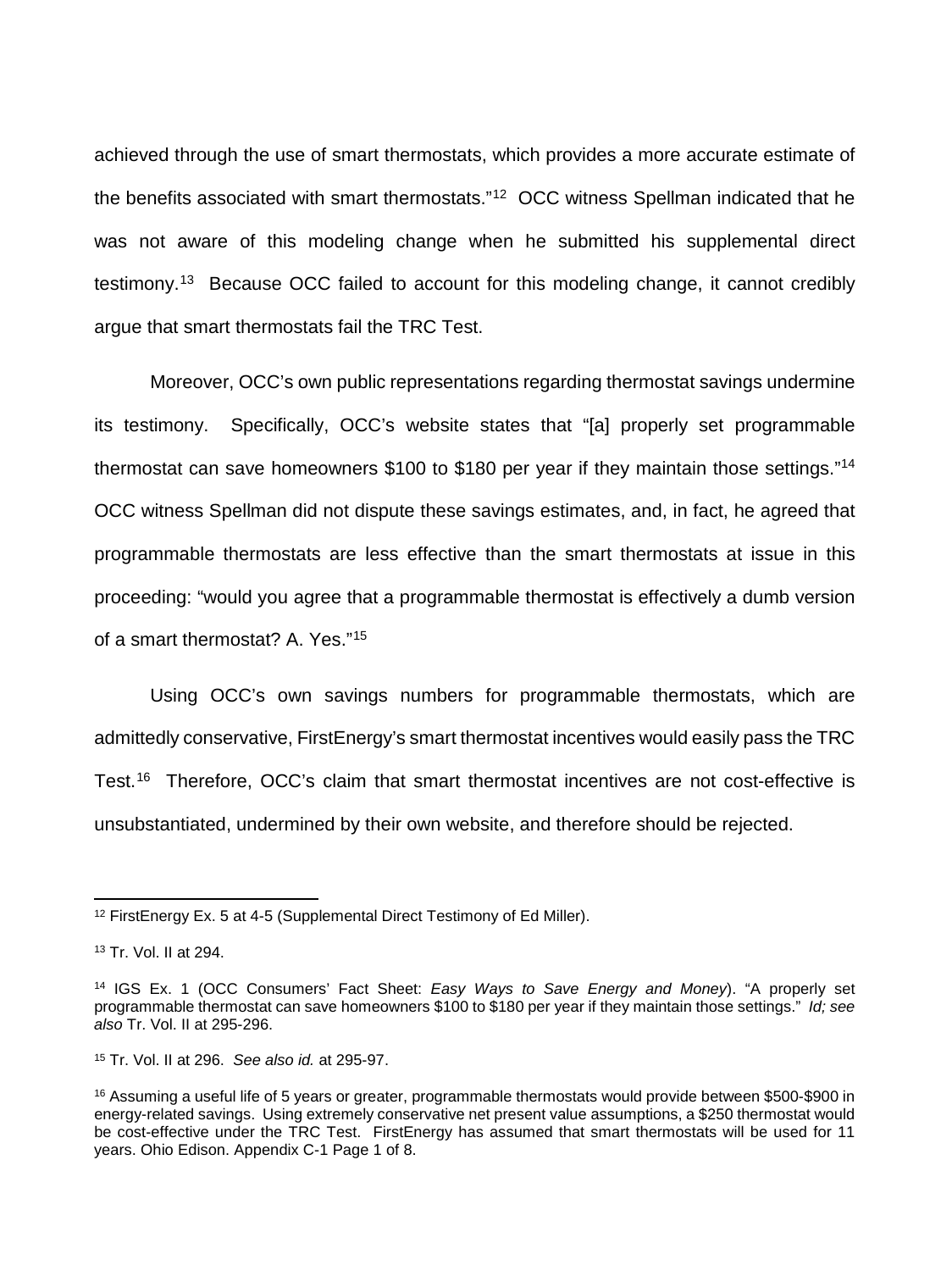# **C. The Stipulation Does Not Violate any Regulatory Practice or Principle**

The Stipulation does not violate any regulatory policy or principle. Indeed, the Stipulation goes even further, promoting the State Policy contained in R.C. 4928.02. That section provides that it is the policy of this state to "[e]ncourage innovation and market access for cost-effective supply- and demand-side retail electric service including, but not limited to, demand-side management, time-differentiated pricing, waste energy recovery systems, smart grid programs, and implementation of advanced metering infrastructure."<sup>[17](#page-7-0)</sup> The Stipulation, including the proposed incentives to deploy smart thermostats, will promote energy efficiency through innovative technology. Accordingly, the Stipulation satisfies the third prong; thus, IGS urges the Commission to adopt the Stipulation.

### **III. CONCLUSION**

For the reasons stated herein, IGS recommends that the Commission approve the Stipulation.

Respectfully Submitted,

# */s/ Joseph Oliker*

Joseph Oliker (0086088) Counsel of Record Email: joliker@igsenergy.com IGS Energy 6100 Emerald Parkway Dublin, Ohio 43016 Telephone: (614) 659-5000 Facsimile: (614) 659-5073

*Attorney for Interstate Gas Supply, Inc.*

<span id="page-7-0"></span><sup>17</sup> R.C. 4928.02(D).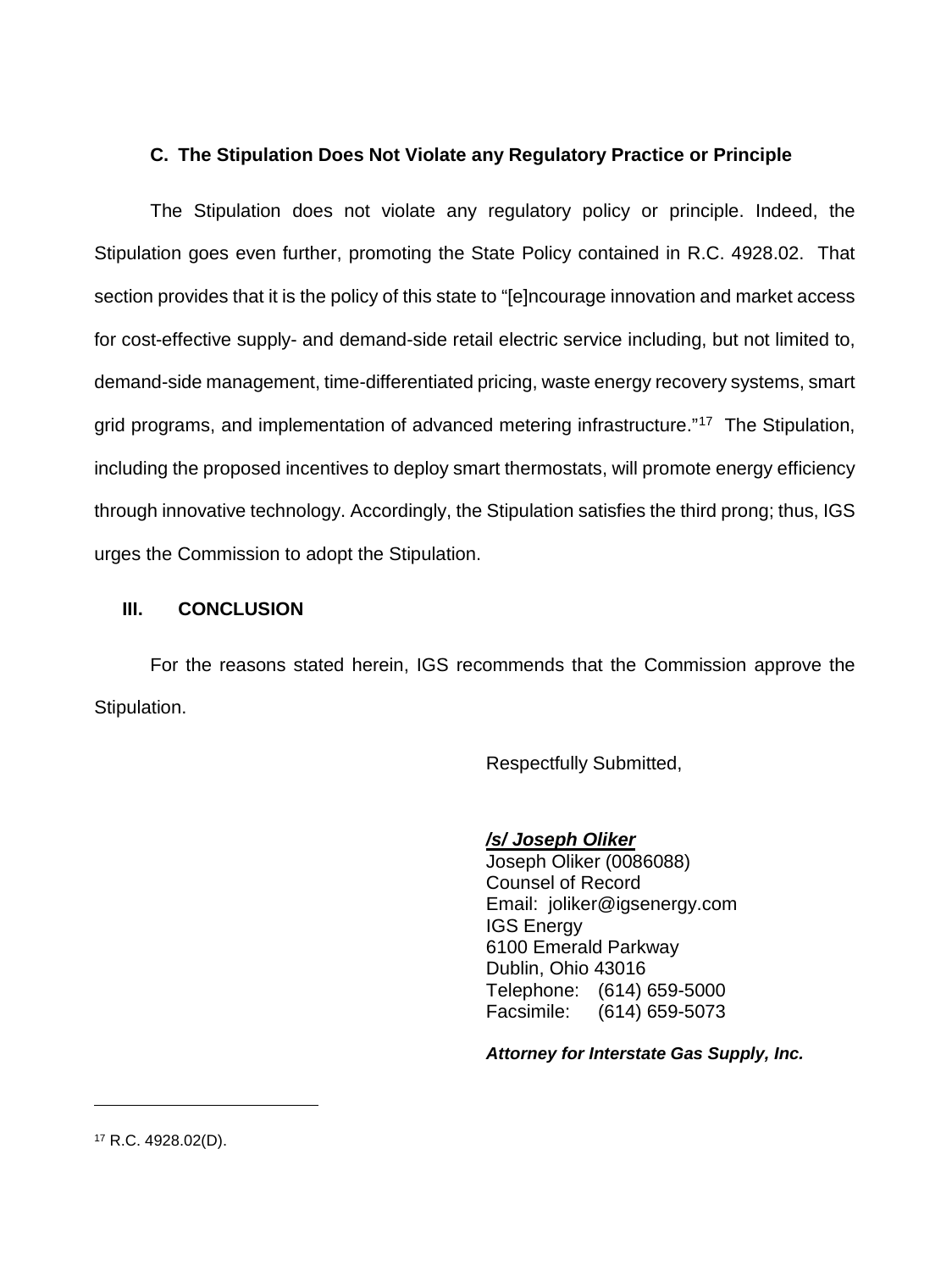# **CERTIFICATE OF SERVICE**

The undersigned hereby certifies that a copy of *Interstate Gas Supply, Inc.'s Initial Brief* was served this 21th day of February 2017 via electronic mail upon the following:

| rdove@attomeydove.com           | dstinson@bricker.com                      |
|---------------------------------|-------------------------------------------|
| swilliams@nrdc.org              | cmooney@ohiopartners.org                  |
| Vesta.Miller@puc.state.oh.us    | torahood@bricker.com                      |
| bojko@carpenterlipps.com        | Gpoulos@enernoc.com                       |
| perko@carpenterlipps.com        | Natalia.Messenger@ohioattorneygeneral.gov |
| paul@carpenterlipps.com         | John.jones@ohioattorneygeneral.gov        |
| joliker@igsenergy.com           | eostrowski@firstenergycorp.com            |
| Sandra.Coffey@puc.state.oh.us   | jeckert@firstenergycorp.com               |
| cdunn@firstenergycorp.com       | leiterr@firstenergycorp.com               |
| jfinnigan@edf.org               | mrgladman@jonesday.com                    |
| ricks@ohanet.org                | stostado@jonesday.com                     |
| mpritchard@mwncmh.com           | sechler@carpenterlipps.com                |
| sam@mwncmh.com                  | kjklaw@yahoo.com                          |
| Christopher.healey@occ.ohio.gov | Debra.Hight@puc.state.oh.us               |
| mwarnock@bricker.com            | callwein@keglerbrown.com                  |
| dborchers@bricker.com           | tdougherty@theoec.org                     |
| dparram@bricker.com             | mleppla@theoec.org                        |
|                                 | rkelter@elpc.org                          |

*/s/ Joseph Oliker\_\_\_\_\_\_\_* Joseph Oliker